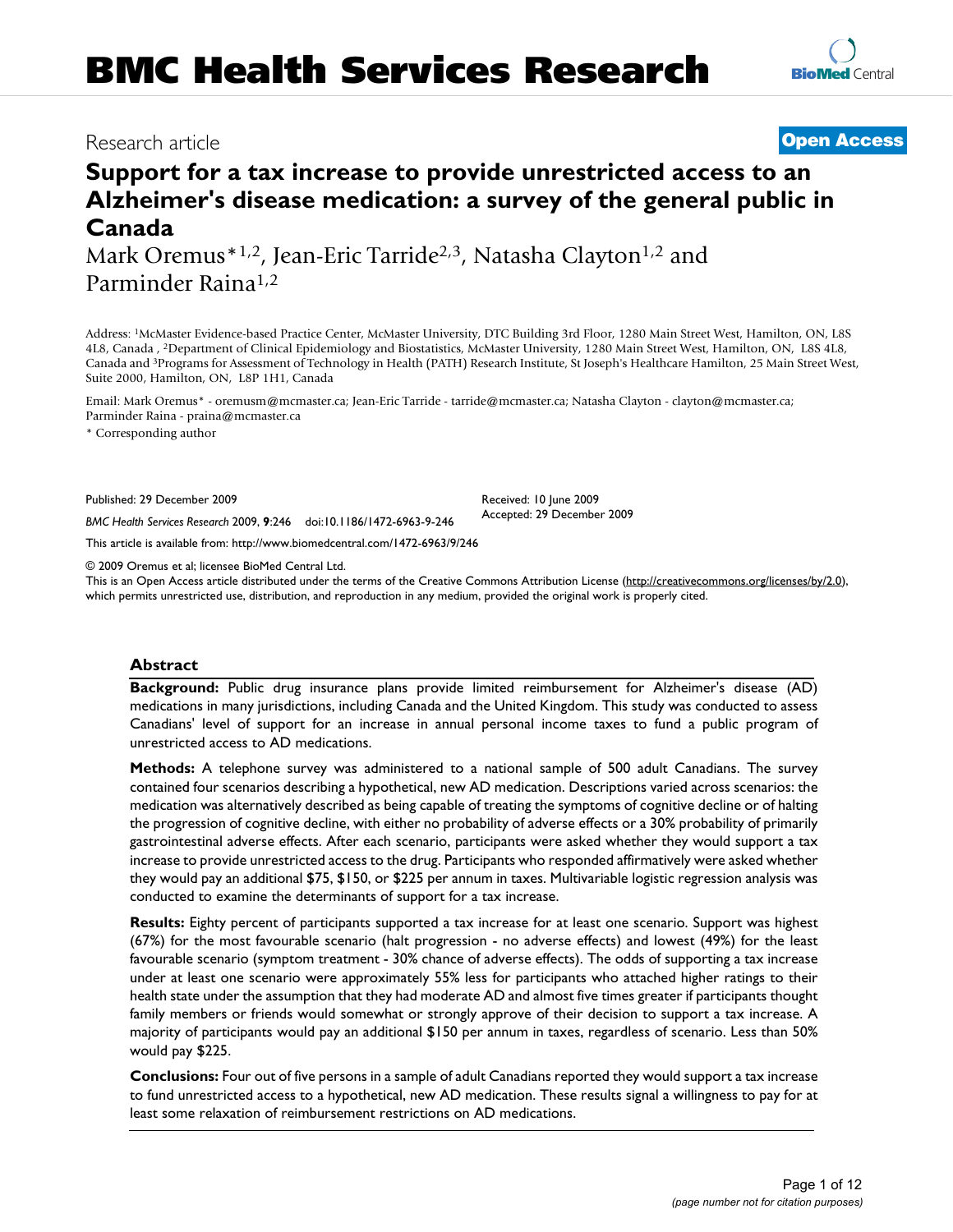#### **Background**

Alzheimer's disease (AD) is a neurodegenerative disorder that is characterized by progressive decline in cognitive and functional abilities. Early symptoms include loss of short-term memory, immediate event recall, and attention. Over time, patients lose the ability to perform activities of daily living [1]. The negative health impact of AD has been increasing relative to other chronic diseases in recent years. Between 2000 and 2006, deaths attributable to AD in the United States alone increased by 47%, while deaths attributable to heart disease, stroke, and prostate cancer decreased during the same time period [2]. Medications are the primary means of treating AD [3]. Existing medications have been shown to symptomatically treat cognitive decline for periods of up to one year, but they do not modify the course of disease [4]. Four medications are currently used to treat AD: donepezil, rivastigmine, and galantamine are part of a class of drugs called cholinesterase inhibitors (ChEIs); memantine is an N-methyl-Daspartate receptor antagonist.

The modest efficacy of the four approved AD medications has led the administrators of public drug plans to develop evidence-based guidelines that generally permit patients to be reimbursed for the cost of these medications under certain conditions. For example, the Ontario Drug Benefit Program will reimburse donepezil for an initial threemonth period if patients have a Mini-Mental State Examination (MMSE) [5] score of 10 to 26, which indicates mild or moderate AD. Continuation of reimbursement requires the MMSE to be re-administered at three-month intervals, with patients required to maintain a score between 10 and 26. Reimbursement may continue for a maximum period of one year [6]. Evidence suggests donepezil is not efficacious in persons with severe AD, so MMSE scores must be indicative of mild or moderate AD for reimbursement to continue.

Estimates from the Canadian Study of Health and Aging suggest that the prevalence of AD in the Canadian population will increase five-fold by 2031. Comparatively, the total Canadian population is expected to increase by a factor of only 1.4 during this same period [7]. Given the burden of AD on patients, caregivers, families [8], and society, reimbursement is an important issue for the public and policy makers to consider. Reimbursement is also important because AD is a chronic condition and the cost of drug treatment beyond a limited reimbursement period must be covered 'out-of-pocket'. Reimbursement will take on further importance as the first generation of disease modifying AD medications comes on the market in the next few years. However, it is currently unknown whether the general public would support funding unrestricted access to AD medications. This is especially important in countries like Canada, where the general public essentially funds the public healthcare system and forms the pool of future potential patients. To gauge the general public's view on reimbursement in light of these issues, and to guide policy makers in decision making, a national survey of adult Canadians was undertaken to assess the level of support for an increase in annual personal income taxes to fund a public program of unrestricted access to AD medications. To enrich the understanding of support for a tax increase, participants who said they would support the increase were asked about paying specific dollar amounts in tax.

# **Methods**

#### *Sample*

The sample consisted of 500 Canadians, aged 18 years or over, who were chosen randomly from all 10 provinces. The sample was selected using ASDE Survey Sampler (ASDE Survey Sampler Inc., Gatineau, QC, Canada), which utilizes random digit dialling methodology to choose a sample of telephone numbers of potential participants.

Selection bias due to income could result if different proportions of high and low income groups participate in the survey and the likelihood of supporting a tax increase differs by group. To eliminate this potential selection bias, the sample was stratified into five income categories, each of which contained 100 participants. The five categories were: less than \$20,000; \$20,000 to less than \$40,000; \$40,000 to less than \$60,000; \$60,000 to less than \$80,000; and \$80,000 or more (all values in Canadian dollars).

#### *Survey*

The data collection instrument was a two-part questionnaire. The first part contained questions on sample characteristics, e.g., age, sex, income, level of education, employment status. The first part also included the AD Knowledge Test (ADKT) [9] and the EQ-5D [10]. The ADKT has five true or false questions. Zero points are awarded for each 'true' response and one point is awarded for each 'false' response. Points are totalled and higher scores indicate a better knowledge of AD. The EQ-5D is a standardized instrument for measuring general health status, with questions on mobility, self-care, usual daily activities (e.g., work), pain and discomfort, and anxiety and depression. EQ-5D question responses were converted into an overall health utility index using United States population-based preference weights [11]. This index ranges from -0.11 (a health state worse than death) to 1.0 (perfect health). An index value of 0.0 is equivalent to death. The EQ-5D was administered twice in the questionnaire. For the first administration, participants were asked to rate their own health state today. For the second administration, participants were given a description of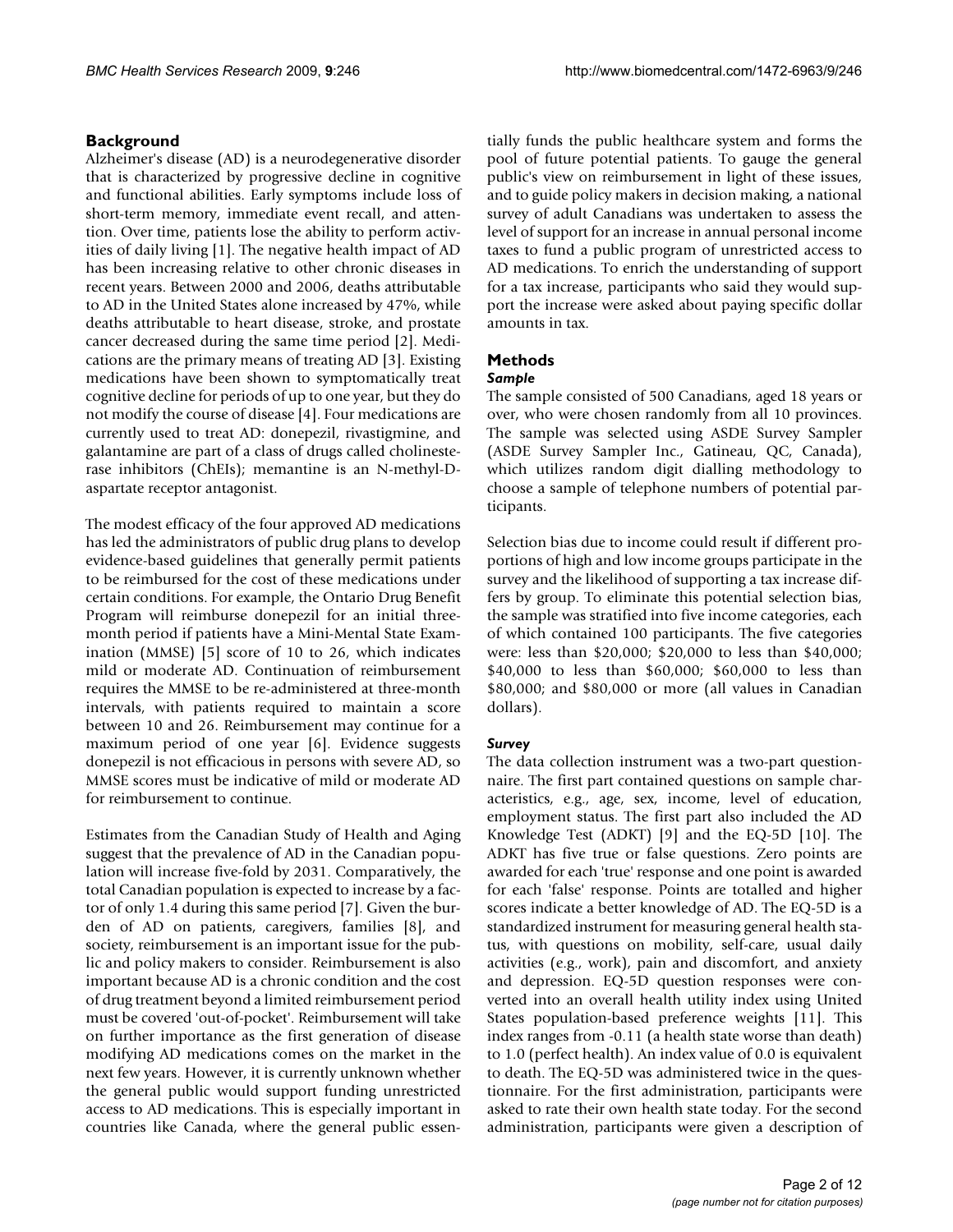what may happen to persons with moderate AD (e.g., memory loss, increased dependence on caregivers) and they were asked to re-answer the EQ-5D under the assumption that they had moderate AD. Other questions in the survey included asking participants if they had any family members or close friends with AD, as well as whether family members or friends would approve of their decision to support a tax increase.

The second part of the survey consisted of four 'efficacy' scenarios describing a hypothetical, new AD medication. In two scenarios, the medication was described as treating the symptoms of cognitive decline. This is akin to the efficacy of the ChEIs and memantine. In the other two scenarios, the medication was described as halting disease progression (disease modification). For each pair of 'efficacy' scenarios, the medication was assumed to have no adverse effects in one scenario and a 30% chance of adverse effects in the other scenario. The adverse effects were described as primarily gastrointestinal in nature (e.g., vomiting, nausea, diarrhea).

For every scenario, participants were asked whether they would support unrestricted access to the medication through an annual increase in personal income taxes. Participants who responded affirmatively were asked in a separate set of questions whether they would pay \$75, \$150, or \$225 per annum in additional personal income taxes. The middle value of \$150 was the equivalent Canadian cost of supplying one person with existing, approved AD medications for one month. Only participants who indicated they would support unrestricted access were asked about specific dollar amounts (bids) to avoid 'yeah saying' bias, where someone would accept any bid as a means of expressing support for the program in question [12]. In the event a participant did accept all three bids, an openended question was asked to elicit the maximum amount they would be willing to pay. For participants who supported a program of unrestricted access and rejected each of the three bids, an open-ended question was asked to obtain a value between \$0 and \$74.

Our process of presenting bids to participants was based on the contingent valuation literature's dissonance minimizing methodology (coupled with a bid range). Dissonance minimization involves the use of two sets of questions: a preliminary question without a bid value to ascertain whether participants support a program and a follow-up question to assess whether participants support a specific bid. Participants who answer the preliminary question affirmatively will move on to answer the bid question. The purpose of this tiered approach is to avoid yeah-saying bias. In another method, known as dichotomous choice, participants are presented with a single question containing a bid that they accept or reject. We avoided dichotomous choice to guard against yeah-saying bias.

In both dissonance minimization and dichotomous choice, each participant is often presented with a single bid. Thus, large sample sizes are required to obtain ranges of support across different bids. We reduced the sample size requirement by asking each participant to accept or reject a range of different bids.

#### *Survey design and administration*

The content of the survey was developed by the authors in accordance with the results of a recent systematic review of AD studies in the contingent valuation literature [13]. The wording of the questions and response options was based on the principles of survey design [14]. The survey was pretested on 45 members of the general public. Interviewers administered the pretest over the telephone as though they were doing 'real' interviews. The purpose of the pretest was to note and correct challenges with question flow, skip patterns, and response options, as well as to elicit participant feedback on issues such as unclear question wording.

The final version of the survey was administered by trained interviewers to study participants via Computer-Assisted Telephone Interviewing (CATI) technology. Participants were randomized to the order of scenarios and to the order of bids to prevent ordering and starting point bias. A minimum of seven attempts was made per telephone number to complete the interview, after which the contact was classified as a non-respondent.

Since the survey was administered to French-speaking persons in the Province of Québec, the final English-language version of the survey was translated into French. The translation was verified by a bilingual co-author (JET). A copy of the English version of the survey is included as an appendix (see Additional file 1).

The study protocol and survey received ethics approval from the Hamilton Health Sciences/McMaster Faculty of Health Sciences Research Ethics Board (reference number: 08-179).

#### *Statistical analysis*

Descriptive statistics were calculated for all variables. These statistics included frequencies for categorical variables and medians and 25<sup>th</sup> to 75<sup>th</sup> percentile ranges for continuous variables.

A logistic regression analysis was conducted to examine the determinants of support for a tax increase. The primary outcome variable was dichotomous: a participant supports a tax increase under at least one scenario or does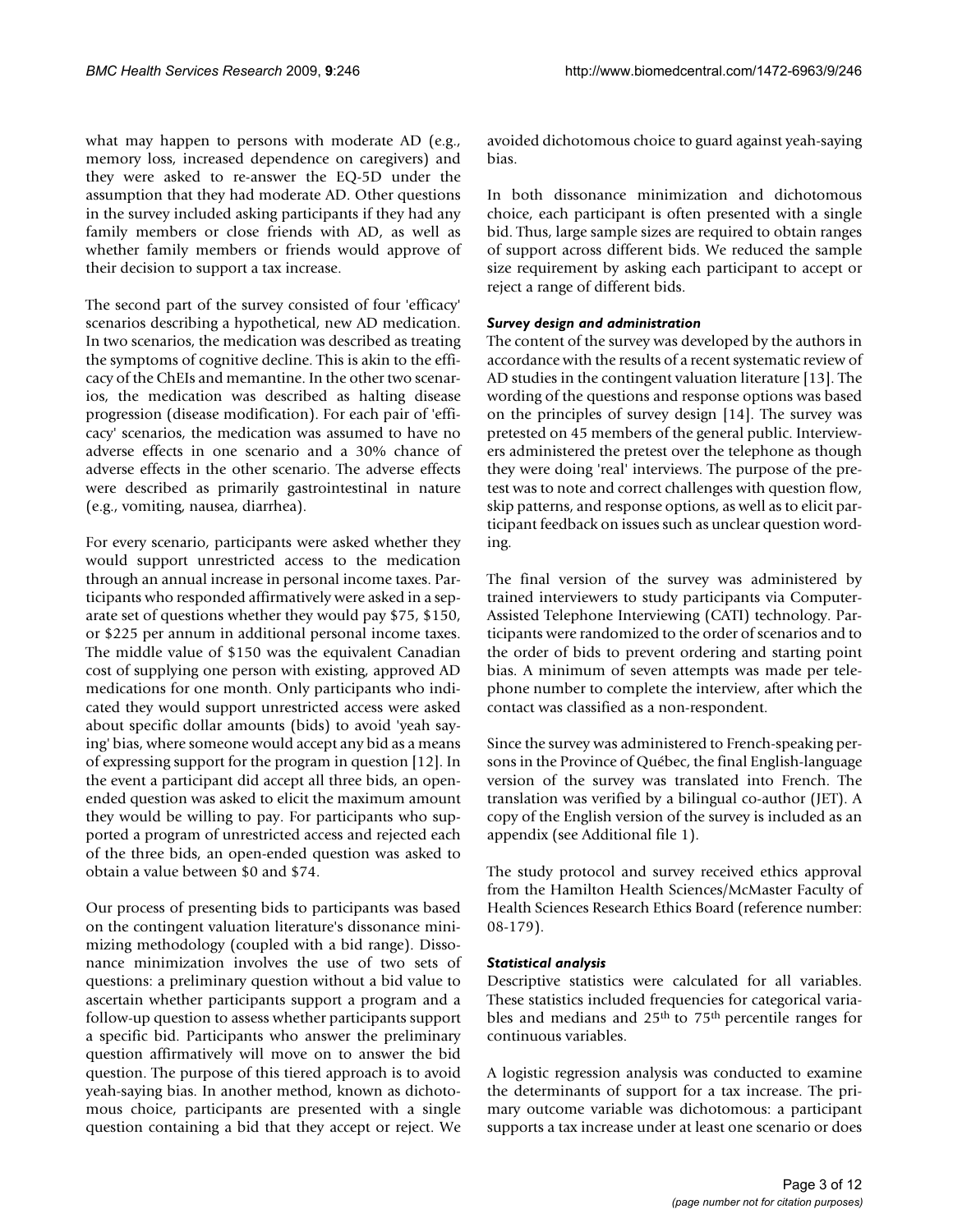not support a tax increase under any scenario. This variable was chosen to assess participants' overall openness to the idea of supporting a tax increase. Based on the aforementioned review of contingent valuation papers in AD [13], 11 possible explanatory variables were selected for use in regression modeling (Table 1). Continuous variables were assessed to see if they were linear in the logit using the procedure outlined by Hosmer and Lemeshow [15]. If not, then these variables were categorized at the

#### **Table 1: Sample characteristics**

quartile(s) where the direction of effect appeared to change.

Univariable logistic regression analyses were conducted to examine the effect of each individual variable in Table 1. A full, multivariable logistic regression model was built using the following rules: age, sex, and income were forced into the model regardless of their levels of significance in the univariable regression analyses; the remain-

| Characteristic                                                                                       | n            | %                          |
|------------------------------------------------------------------------------------------------------|--------------|----------------------------|
| Sex                                                                                                  |              |                            |
| Female                                                                                               | 305          | 61                         |
| Male                                                                                                 | 195          | 39                         |
| Annual household income                                                                              |              |                            |
| $<$ \$20,000                                                                                         | 100          | 20                         |
| \$20,000 to <\$40,000                                                                                | 100          | 20                         |
| \$40,000 to <\$60,000                                                                                | 100          | 20                         |
| \$60,000 to <\$80,000                                                                                | 100          | 20                         |
| $\geq$ \$80,000                                                                                      | 100          | 20                         |
| Region of residence                                                                                  |              |                            |
| Atlantic                                                                                             | 36           | $\overline{7}$             |
| Québec                                                                                               | 155          | 31                         |
| Ontario                                                                                              | 167          | 33                         |
| <b>Prairies</b>                                                                                      | 83           | 17                         |
| <b>British Columbia</b>                                                                              | 59           | 12                         |
| Highest level of education completed                                                                 |              |                            |
| High school or less                                                                                  | 169          | 34                         |
| At least some technical or community college                                                         | 143          | 29                         |
| At least some university                                                                             | 184          | 37                         |
| Missing                                                                                              | 4            | $\leq$                     |
| <b>Employment status</b>                                                                             |              |                            |
| Not working (unemployed, student, homemaker)                                                         | 66           | $\overline{13}$            |
| Retired                                                                                              | 142          | 28                         |
| Employed (full- or part-time)                                                                        | 281          | 56                         |
| Missing                                                                                              | $\mathbf{H}$ | $\overline{2}$             |
| Participant knows a family member or close friend with Alzheimer's disease                           |              |                            |
| Yes                                                                                                  | 211          | 42                         |
| No                                                                                                   | 286          | 57                         |
| Missing                                                                                              | 3            | $\leq$                     |
| Family members' or friends' level of approval of a participant's decision to support a tax increase* |              |                            |
| Strongly disapprove                                                                                  | 39           | 8                          |
| Somewhat disapprove                                                                                  | 78           | 6                          |
| Somewhat approve                                                                                     | 260          | 52                         |
| Strongly approve                                                                                     | 110          | 22                         |
| Missing                                                                                              | 13           | 3                          |
| Alzheimer's disease knowledge scoret                                                                 | $4**$        | 3 to 4 <sup>tt</sup>       |
| Age <sup>†</sup>                                                                                     | $51**$       | 40 to 64 <sup>th</sup>     |
| EQ-5D Index (current health state) <sup>1</sup>                                                      | $0.83**$     | 0.80 to 1.00 <sup>tt</sup> |
| EQ-5D Index (participants assume they have Alzheimer's disease)§                                     | $0.68**$     | 0.47 to 0.77 <sup>tt</sup> |

\*This is the participant's belief in whether a family member or friend would approve of their decision to support a tax increase. It is not the participant's actual knowledge of whether family or friends would approve.

†Not linear in the logit: categorized for regression analyses as good (score = 4 to 5), fair (score = 2 to 3), poor (score = 0 to 1).

‡Not linear in the logit: categorized for regression analyses as <65 years, ≥ 65 years.

¶Not linear in the logit: categorized for regression analyses as <0.84, ≥ 0.84.

§Not linear in the logit: categorized for regression analyses as <0.78, ≥ 0.78.

††25th to 75th percentile.

<sup>\*\*</sup>Median.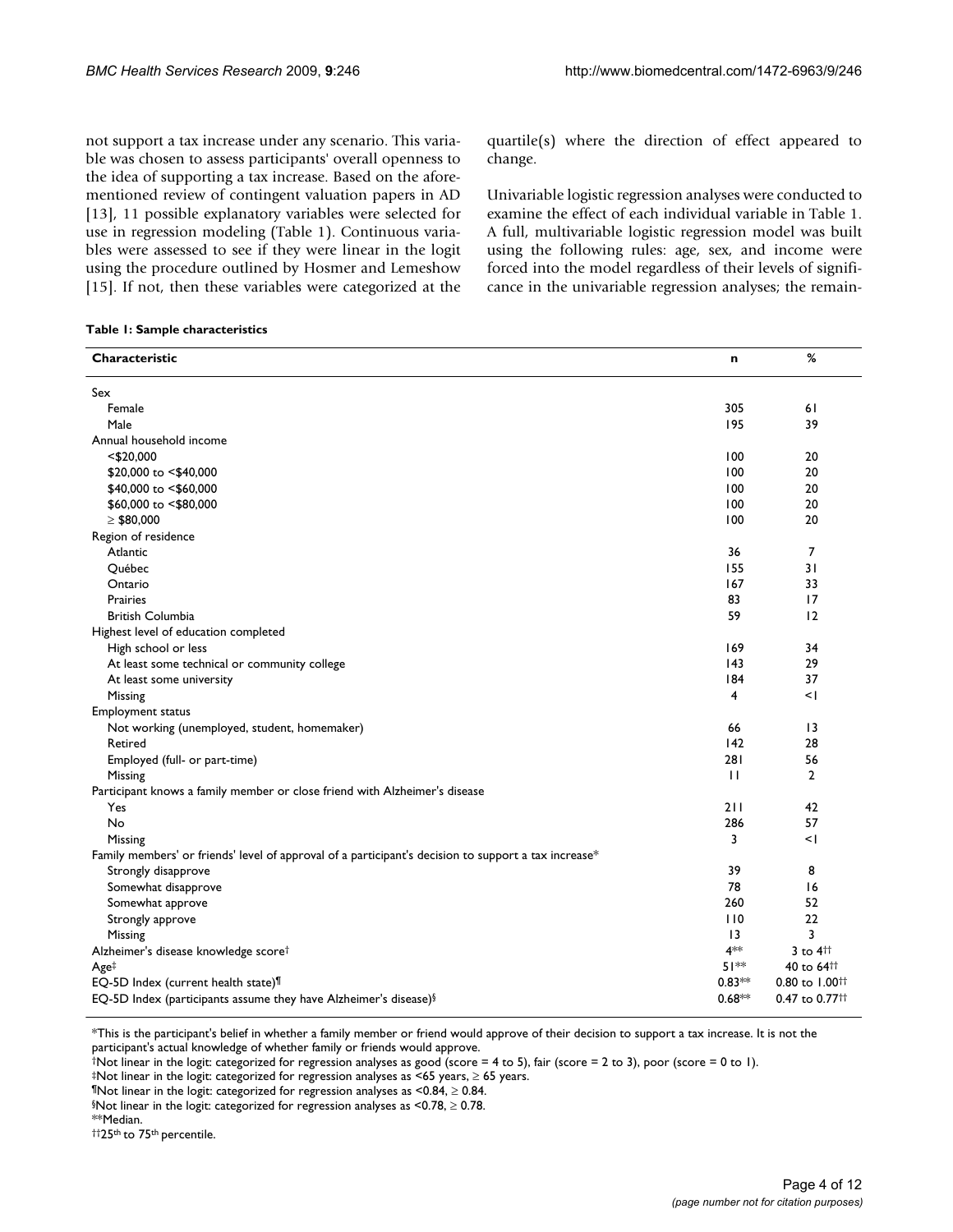ing variables were included in the full model if their pvalues (Wald chi-square) were  $\leq 0.20$  in the univariable regression analyses. The full model was paired down into a reduced model. The following rules were used to determine the variables that would be retained in the reduced model: age, sex, and income were automatically retained; variables with a p-value < 0.05 in the univariable regression analyses; and variables with a p-value < 0.05 in the full model.

The full and reduced models were compared with one another using the likelihood ratio test and Akaike Information Criterion (AIC). Model fit was assessed using the Hosmer and Lemeshow Goodness-of-fit test. Variables were considered statistically significant at the 5% level ( $\alpha$ ) = 0.05). SAS v9.1 (The SAS Institute, Cary, NC) was used to conduct all statistical analyses.

We used McNemar's test to compare whether the number of participants in each scenario who accepted bids other than \$75 was statistically significantly different from the number who accepted the \$75 bid.

A series of exploratory analyses were also conducted to investigate whether the determinants of support for a tax increase differed by individual scenario. For each of the four scenarios, full and reduced multivariable logistic regression models were built using the same steps as outlined above.

# **Results**

### *Sample characteristics and descriptive statistics*

A total of 13,195 unique telephone numbers were dialled to obtain 500 participants. Out of the total dialled, 8,718 (66%) did not generate participants for 'process' reasons (e.g., no answer, busy signal, not in service), 2,460 (19%) led to persons who refused participation or terminated an in-progress interview, 273 (2%) led to persons who were rejected because the 100-participant income quota for the stratum into which they fit had been reached, 92 (<1%) led to persons who refused to provide their income, and 1,112 (8%) resulted in scheduled call-backs that were unneeded after having already achieved the required sample size. The remaining 540 telephone numbers (4%) led to completed interviews. The 40 interviews above the required 500 were conducted to correct a regional sampling disparity, which produced no initial representation from Québec in the highest income stratum. After the 40 additional interviews, the highest income stratum contained 140 participants, out of which 100 were chosen via a simple random sample for inclusion in the analysis.

The median age of the 500 participants was 51 years  $(25<sup>th</sup>$ to 75<sup>th</sup> percentile range: 40 to 64) and 61% were female. Thirty-seven percent had at least some university education, 57% were employed full- or part-time, and 42% knew a family member or close friend with AD. Table 1 shows more characteristics of the sample.

Eighty percent of participants ( $n = 398$ ) supported a tax increase for at least one scenario. Support for a tax increase at the level of specific scenarios ranged from 49% to 67% (Figure 1). Support was highest for the most favourable scenario (disease modifying medication without adverse effects) and lowest for the least favourable scenario (medication treats symptoms only and has a 30% chance of adverse effects). When stratified by adverse effects profile (no adverse effects versus 30% chance), support was highest for the disease modifying version of the medication. When stratified by type of efficacy, support was highest for the medication without adverse effects.

In univariable logistic regression analyses, five variables had p-values  $\leq 0.20$ : AD knowledge score, EQ-5D index scores for participants' current health states and their assumed health states if they had AD, whether they knew a family member or close friend with AD, and whether family or friends would approve participants' decisions to support a tax increase. The full model included these five variables and age, sex, and income. The reduced model included all of the variables from the full model except AD knowledge score and the EQ-5D index score for participants' current health states.

In the full and reduced logistic regression models for supporting a tax increase under at least one scenario, the only two variables that were statistically significant at the 5% level were EQ-5D index score (participants assume they have moderate AD) and relatives' or friends' approval of participant support for a tax increase. Although both the full and reduced models were a good fit to the data, the full model was preferred over the reduced model based on the likelihood ratio test and AIC. The results of both models are summarized in Table 2.

Based on the models in Table 2, the odds of supporting a tax increase under at least one scenario were approximately 55% less for participants who attached higher ratings to their health state (i.e.,  $EQ-5D \ge 0.78$ ) under the assumption they had moderate AD, relative to participants who attached lower ratings (i.e., EQ-5D < 0.78). If participants thought family members or friends would somewhat or strongly approve of their decision to support a tax increase, then the odds of actually supporting a tax increase under at least one scenario would increase by approximately five times or more, relative to situations where family or friends were thought to strongly disapprove. The odds ratios and confidence intervals for these two variables were consistent across both the full and reduced models.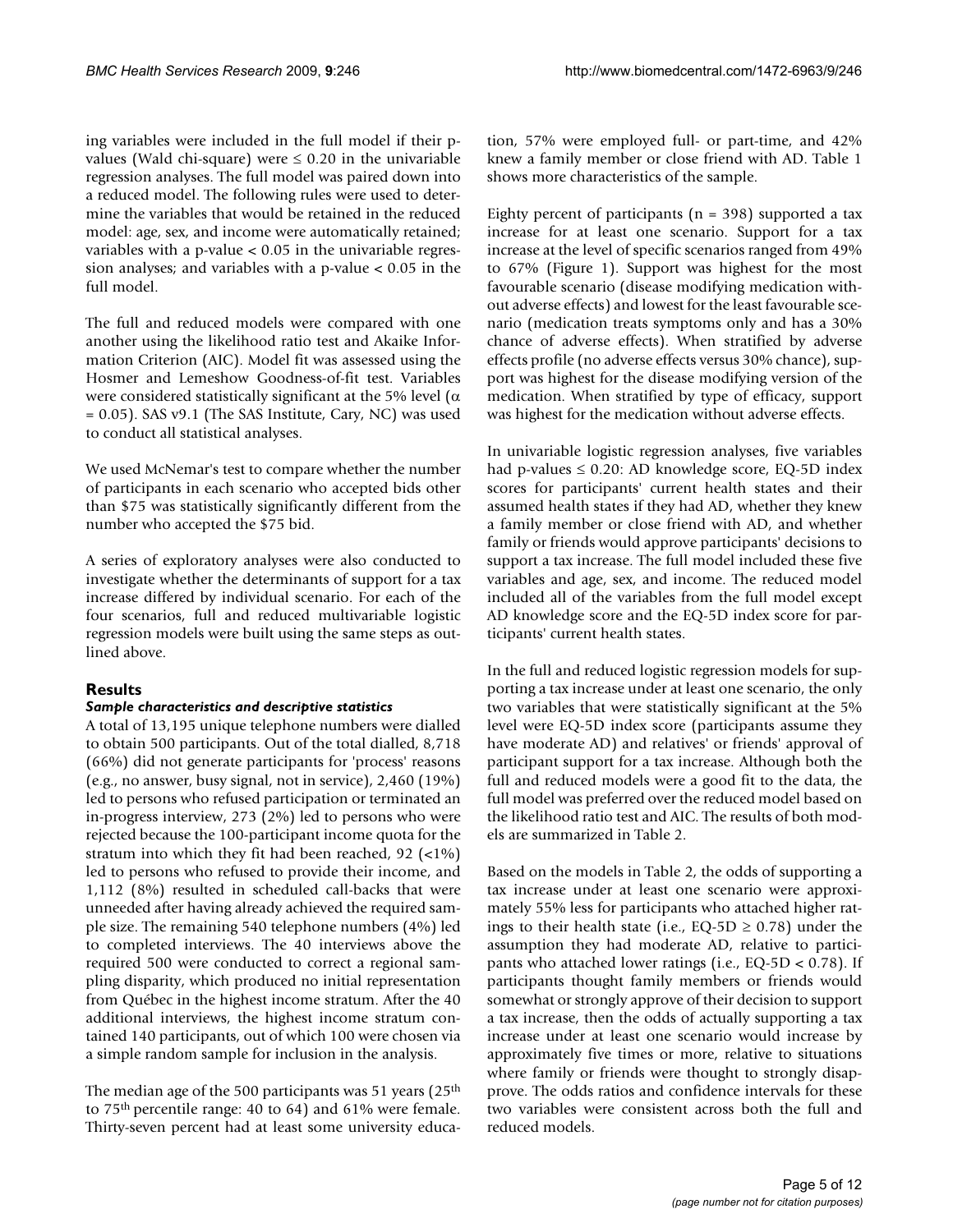

**Support for an increase in annual personal income tax to fund a program of unrestricted access to Alzheimer's disease medications -- specific scenarios**. *Proportion of participants in favour of support for an increase did not differ by order of randomization:* Symptom treatment, no adverse effects:  $X_{23}^2$  = 29.62, p = 0.16. Symptom treatment, 30% chance of adverse effects:  $X_{23}^2$  = 23.07, p = 0.42. Disease modification, no adverse effects:  $X_{23}^2$  = 22.15, p = 0.51. Disease modification, 30% chance of adverse effects:  $X_{23}^2 = 32.67$ , p = 0.09.

In the exploratory regression analyses pertaining to determinants of support for a tax increase under each individual scenario (Table 3), family members' or friends' approval of a participant's decision to support a tax increase was statistically significant at the 5% level in all full and reduced models. The results were consistent across the four scenarios and the odds ratios were similar to the models shown in Table 2. EQ-5D score under the assumption that participants had moderate AD was significant at the 5% level in the scenario involving a medication that treats symptoms and has no adverse effects. The direction of effect for EQ-5D score was negative (odds ratio  $[OR] = 0.57$ ; 95% confidence interval  $[CI] = 0.34$  to 0.93 [reduced model]). Participants aged 65 years or more were less likely than participants aged less than 65 years to support a tax increase when the medication treated symptoms and had a 30% chance of adverse effects (OR = 0.58; 95% CI = 0.32 to 0.99 [reduced model only]).

For the scenario involving a disease modifying medication with a 30% chance of adverse effects, three variables explained support for a tax increase in addition to 'family member or friend approval' (all results from reduced model): good versus poor knowledge of AD (OR = 0.17; 95% CI = 0.03 to 0.90) and fair versus poor knowledge of AD (OR = 0.15; 95% CI = 0.03 to 0.78); age 65 years or more versus less than 65 years (OR =  $0.45$ ; 95% CI =  $0.25$ ) to 0.80); and income of \$60,000 to less than \$80,000 versus less than \$20,000 (OR = 2.37; 95% CI: 1.17 to 4.81). Table 3 shows the variables that were significant at the 5% level in the scenario-specific models. Specific model details are available from the authors upon request.

Among the participants who supported a tax increase under each scenario, at least 86% reported they would pay \$75 extra per annum for a program of unrestricted access to AD medications. Approximately two-thirds would also pay \$150, and just under half would pay \$225 (Figure 2; p < 0.05 for all dollar-value comparisons against \$75).

#### **Discussion**

Eighty percent of participants supported a tax increase, under at least one of four scenarios, to fund unrestricted access to a hypothetical, new AD medication. Support was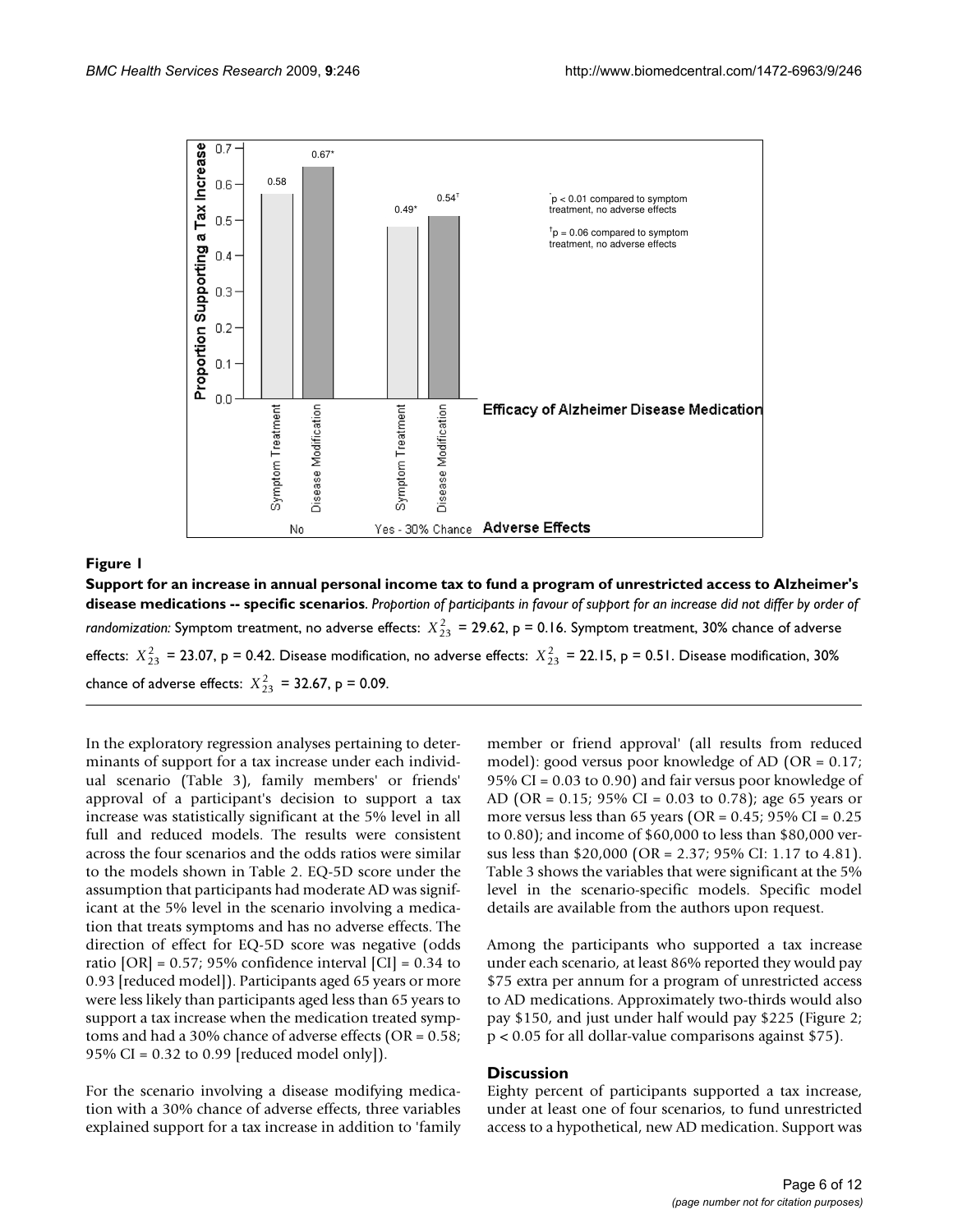|                                                                 |                     | <b>Models</b>                 |  |  |  |
|-----------------------------------------------------------------|---------------------|-------------------------------|--|--|--|
| <b>Variables</b>                                                | Full<br>OR (95% CI) | <b>Reduced</b><br>OR (95% CI) |  |  |  |
| Alzheimer's disease knowledge score                             |                     |                               |  |  |  |
| Good                                                            | $0.27(0.03 - 2.46)$ | <b>NIM</b>                    |  |  |  |
| Fair                                                            | $0.24(0.03-2.15)$   | <b>NIM</b>                    |  |  |  |
| Poor                                                            | 1.00                | <b>NIM</b>                    |  |  |  |
| Age                                                             |                     |                               |  |  |  |
| $\geq 65$ years                                                 | $1.15(0.56-2.33)$   | $1.25(0.63 - 2.49)$           |  |  |  |
| $< 65$ years                                                    | 1.00                | 1.00                          |  |  |  |
| Sex                                                             |                     |                               |  |  |  |
| Female                                                          | $0.99(0.57 - 1.71)$ | $0.96(0.56 - 1.64)$           |  |  |  |
| Male                                                            | 1.00                | 1.00                          |  |  |  |
| EQ-5D Index (current health state)                              |                     |                               |  |  |  |
| $\geq 0.84$                                                     | $1.25(0.73-2.14)$   | <b>NIM</b>                    |  |  |  |
| < 0.84                                                          | 1.00                | <b>NIM</b>                    |  |  |  |
| EQ-5D Index (participants assume they have Alzheimer's disease) |                     |                               |  |  |  |
| $\geq 0.78$                                                     | $0.47(0.26-0.85)$   | $0.43(0.24-0.77)$             |  |  |  |
| < 0.78                                                          | 1.00                | 1.00                          |  |  |  |
| Annual household income                                         |                     |                               |  |  |  |
| $\geq$ \$80,000                                                 | $1.04(0.41-2.62)$   | $1.19(0.49-2.88)$             |  |  |  |
| $$60,000$ to < \$80,000                                         | $1.10(0.44-2.72)$   | $1.25(0.52 - 2.99)$           |  |  |  |
| $$40,000$ to < \$60,000                                         | $0.48(0.21-1.09)$   | $0.53(0.24 - 1.16)$           |  |  |  |
| $$20,000$ to < \$40,000                                         | $1.15(0.36-2.09)$   | $1.09(0.48-2.50)$             |  |  |  |
| $<$ \$20,000                                                    | 1.00                | 1.00                          |  |  |  |
| Family/friend has Alzheimer's disease*                          |                     |                               |  |  |  |
| Yes                                                             | $1.34(0.77-2.30)$   | $1.28(0.75-2.19)$             |  |  |  |
| No                                                              | 1.00                | 1.00                          |  |  |  |
| Family/friend approvalt                                         |                     |                               |  |  |  |
| Strongly approve                                                | 13.49 (4.30-42.33)  | 14.72 (4.80-45.21)            |  |  |  |
| Somewhat approve                                                | $4.57(1.96-10.61)$  | $4.82$ (2.12-10.95)           |  |  |  |
| Somewhat disapprove                                             | $1.50(0.61-3.71)$   | $1.66(0.69-4.02)$             |  |  |  |
| Strongly disapprove                                             | 1.00                | 1.00                          |  |  |  |
| -2 Log likelihood                                               | 361.92              | 369.94                        |  |  |  |
| Likelihood ratio test                                           |                     |                               |  |  |  |
| (reduced model versus full model)                               |                     | $G = 8.02; X_{23}^2 = 7.82$   |  |  |  |
|                                                                 |                     | $b = 0.0456$                  |  |  |  |

**Table 2: Multivariable logistic regression analysis -- participant support for a tax increase under at least one scenario**

*Akaike information criterion* 391.92 393.94 *Hosmer and Lemeshow Goodness-of- fit Test p = 0.3039 p = 0.4431 p = 0.3039* 

OR = odds ratio; CI = confidence interval; NIM = not in model; G = difference in -2 log likelihoods between models.

\*Participant knows a family member or close friend with Alzheimer's disease.

†Family members' or friends' level of approval of a participant's decision to support a tax increase.

highest for the most favourable scenario, in which the medication was described as modifying the course of disease without entailing adverse effects.

A majority of participants would be willing to pay an additional \$150 per annum in personal income taxes to fund unrestricted access to the medication. Just under half of the participants would also be willing to pay more than \$225 per annum. For an average, single Canadian without children who earns \$40,000 per annum and has an annual tax burden of 25% of income (i.e., \$10,000 paid in taxes) [16], an extra \$150 would translate into a 1.5% increase in tax burden.

This is the first study in Canada or elsewhere to assess whether the general public would pay more taxes to liberalize public reimbursement regimes for AD medications. In a recent systematic review [13], two of the authors (MO, JET) could only find one other study of taxation and publicly-subsidized programs in AD. This study, by Nocera et al. [17], involved 1,240 German-speaking persons in Switzerland who were aged 18 years or more and selected randomly from a telephone book. Three AD programs were assessed: two-day training for unpaid caregivers and free access to a nurse professional for four weeks annually; early screening; and intensified research in Swiss universities. Participants' support was assessed for various specific levels of taxation, e.g., would a participant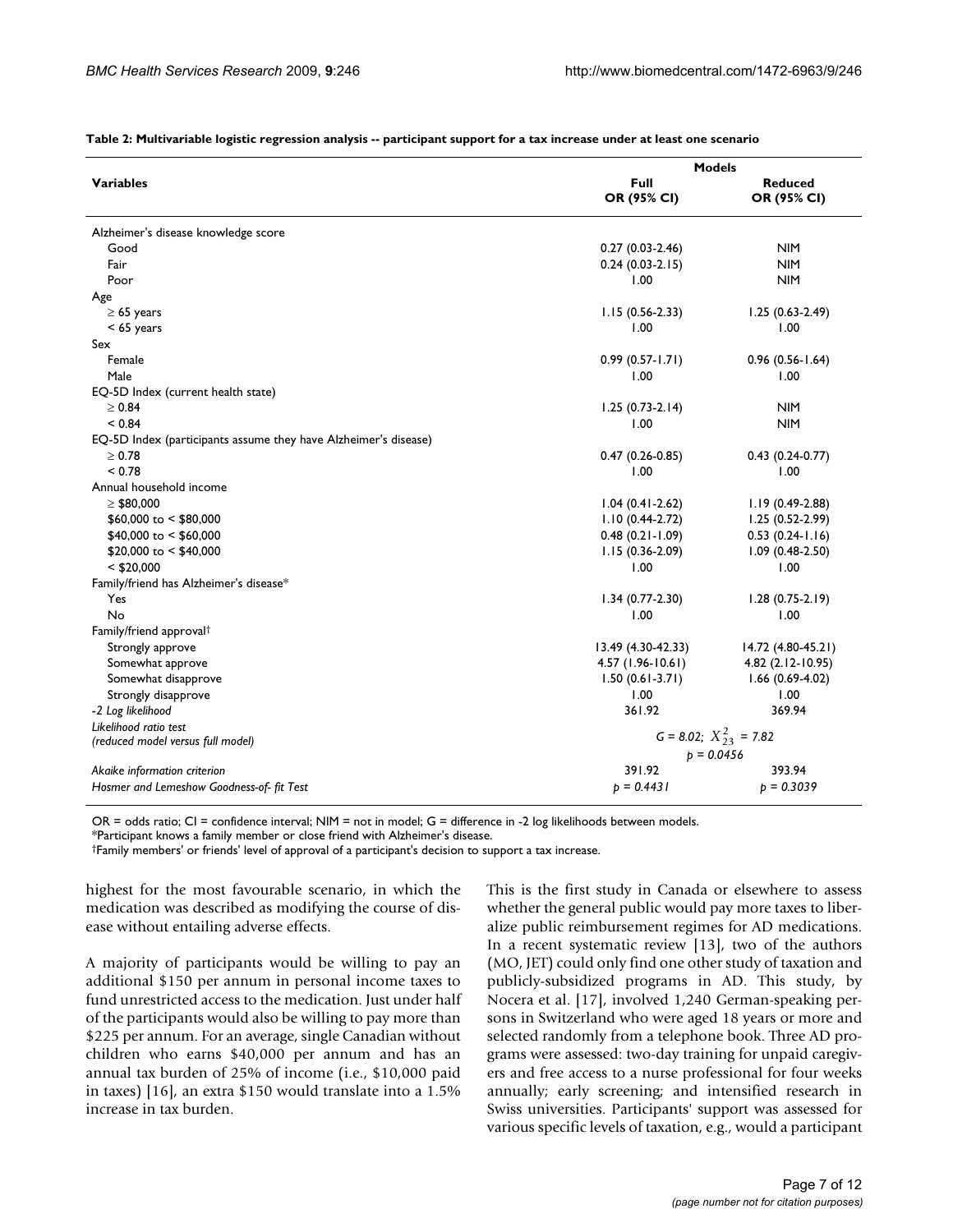#### **Table 3: Exploratory analyses: summary of regression models**

| Variable                                                                                                         | <b>SI</b> |    | S <sub>2</sub> |               | S3  |           | S4 |       |
|------------------------------------------------------------------------------------------------------------------|-----------|----|----------------|---------------|-----|-----------|----|-------|
|                                                                                                                  | FM        | RM | FM.            | <b>RM</b>     | FM. | <b>RM</b> |    | FM RM |
| Alzheimer's disease knowledge score                                                                              |           |    |                |               |     |           |    |       |
| Age                                                                                                              |           |    |                | $\mathcal{N}$ |     |           |    |       |
| Sex                                                                                                              |           |    |                |               |     |           |    |       |
| EQ-5D Index (current health state)                                                                               |           |    |                |               |     |           |    |       |
| EQ-5D Index (participants assume they have Alzheimer's disease)                                                  |           |    |                |               |     |           |    |       |
| Annual household income*                                                                                         |           |    |                |               |     |           |    |       |
| Region of residence                                                                                              |           |    |                |               |     |           |    |       |
| Highest level of education completed                                                                             |           |    |                |               |     |           |    |       |
| <b>Employment status</b>                                                                                         |           |    |                |               |     |           |    |       |
| Participant knows a family member or close friend with Alzheimer's disease                                       |           |    |                |               |     |           |    |       |
| Family members' or friends' level of approval of a participant's decision to support a tax increase <sup>†</sup> |           |    |                |               |     |           |    |       |

S1 = scenario 1 (symptom treatment, no adverse effects); S2 = scenario 2 (symptom treatment, 30% chance of adverse effects); S3 = scenario 3 (disease modification, no adverse effects); S4 = scenario 4 (disease modification, 30% chance of adverse effects); FM = full model; RM = reduced model;  $\sqrt{ }$  = variable is significant at the 5% level (p < 0.05) in the model.

\*Only the '\$60,000 to less than \$80,000' category (versus 'less than \$20,000') is significant at the 5% level.

†Only the 'somewhat approve' and 'strongly approve' categories (versus 'strongly disapprove') are significant at the 5% level.

support a tax increase of 'X' Swiss francs? Support was highest for the 'training-and-nurse' program (specific level of support not reported), followed by research (80% support) and screening (20% support). Nocera et al. did not report the percentage of participants who supported at least one program. The Swiss study, like the current study, shows that members of the general public do support increased taxation for AD programs, with the level of support varying depending on the perceived value of the program.

Subsequent to the review, a study by Negrín et al. [18] was published involving 598 participants selected randomly from the adult population of the Canary Islands. The participants were presented with a mix of three distinct programs (i.e., home care, access to day care centres, access to medium- and long-stay centres), combined with a mix of 'monthly contributions' (tax increases) to fund each program (i.e.,  $\cdot$  12,  $\cdot$  24,  $\cdot$  48,  $\cdot$  72). The mix of programs and contributions was varied for each participant, who was asked to select the most preferred option from the mix. Home care was preferred by the majority of participants. Only 77 participants (13%) said they would not pay anything for these programs.

From a policy making perspective, the results suggest that Canadians would be likely to support (and pay taxes for) at least some relaxation of reimbursement restrictions on AD medications. The most support would flow when medications modify disease, especially in the absence of adverse effects. This finding is particularly relevant because the first disease modifying medications are due on the market within the next few years. Of course, if a disease modifying medication without adverse effects were ever to come on the market, then policy makers would likely approve it and may even offer unrestricted reimbursement, regardless of public opinion.

This study of the Canadian general public has numerous strengths that lend credence to its findings. First, the participants were recruited from a pan-Canadian sampling frame using a random sampling methodology, thus eliminating selection biases associated with region of residence or location of recruitment (e.g., recruiting visitors to doctors' offices instead of recruiting a broader, national sample). Second, data were collected with a standardized interview that was conducted by trained interviewers using CATI software to lessen potential information bias. Third, the order of scenarios, starting bids, and bid ranges were randomized to prevent ordering or starting point bias. Ordering bias can occur when participants' answers to a scenario are influenced by their answers to preceding scenarios, while starting point bias can occur when respondents express WTP values that are close to the initial bids. In an effort to reduce yeah saying and protest answers, respondents were first asked if they would support a tax increase. Fourth, the results for supporting a tax increase for specific scenarios made intuitive sense. Support was highest for the optimal drug scenario (disease modification, no adverse effects) and lowest for the least favourable scenario (symptomatic treatment, 30% chance of adverse effects). Support was also highest for the smallest tax increase (\$75) and lower for larger tax increases (> \$75) (Figure 2; p < 0.05 for all dollar-value comparisons versus \$75).

In this study, the variable that was most consistently associated with support for a tax increase to fund unrestricted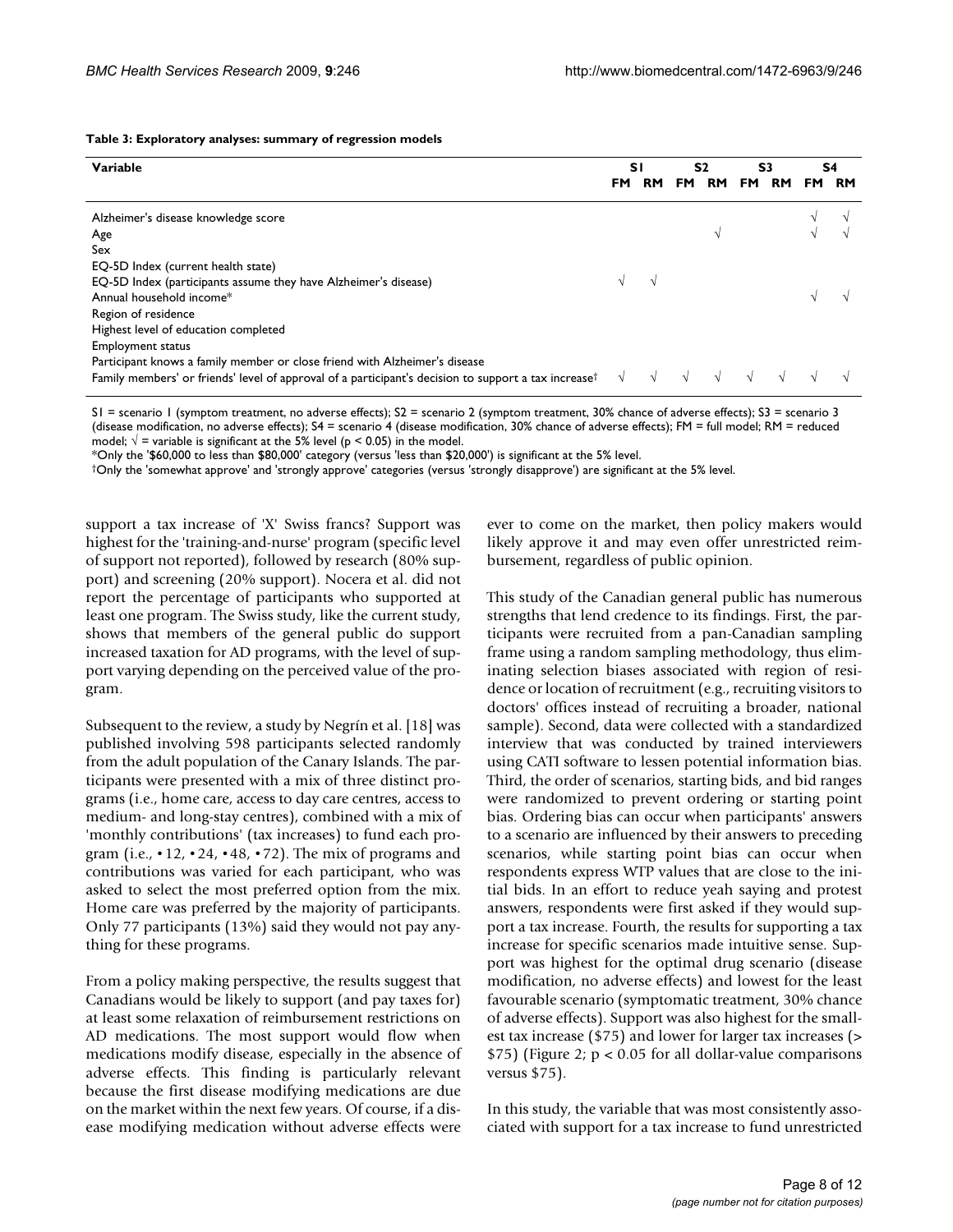

Disease Modification – No Adverse Effects



Disease Modification – 30% Chance of Adverse Effects



#### Number of participants agreeing to specific imer's disease medication **Figure 2** annual income tax increases to fund a program of unrestricted access to an Alzhe-

**Number of participants agreeing to specific annual income tax increases to fund a program of unrestricted access to an Alzheimer's disease medication**. Participants may have agreed to more than one of the values in each scenario. The number of participants in each scenario who agreed to values other than \$75 was statistically significantly different (P < 0.05 [McNemar]) from the number who agreed to \$75.

access to AD medications was participants' perceptions about whether family members or friends would somewhat or strongly approve of their decision to support a tax increase. Perhaps the favourable views of persons who are at the core of one's social network could exert a positive influence on support for a tax increase. Werner et al. [19] refer to this as 'subjective norm' and found similar results in a study of 220 caregivers of family members with AD. The caregivers in the Werner et al. study were found to be willing to pay more for an AD medication when they believed their close associates would approve of their paying for the medication.

Income was not associated with support for a tax increase. Three reasons could explain this finding. First, effects were undetectable because the sample was stratified into five equal-sized income categories to control for possible selection bias on income. Second, participants' said 'yes' to the tax support questions to 'do the right thing' or please the interviewer by giving a socially desirable

# Page 9 of 12



Symptom Treatment – No Adverse Effects



Symptom Treatment – 30% Chance of Adverse Effects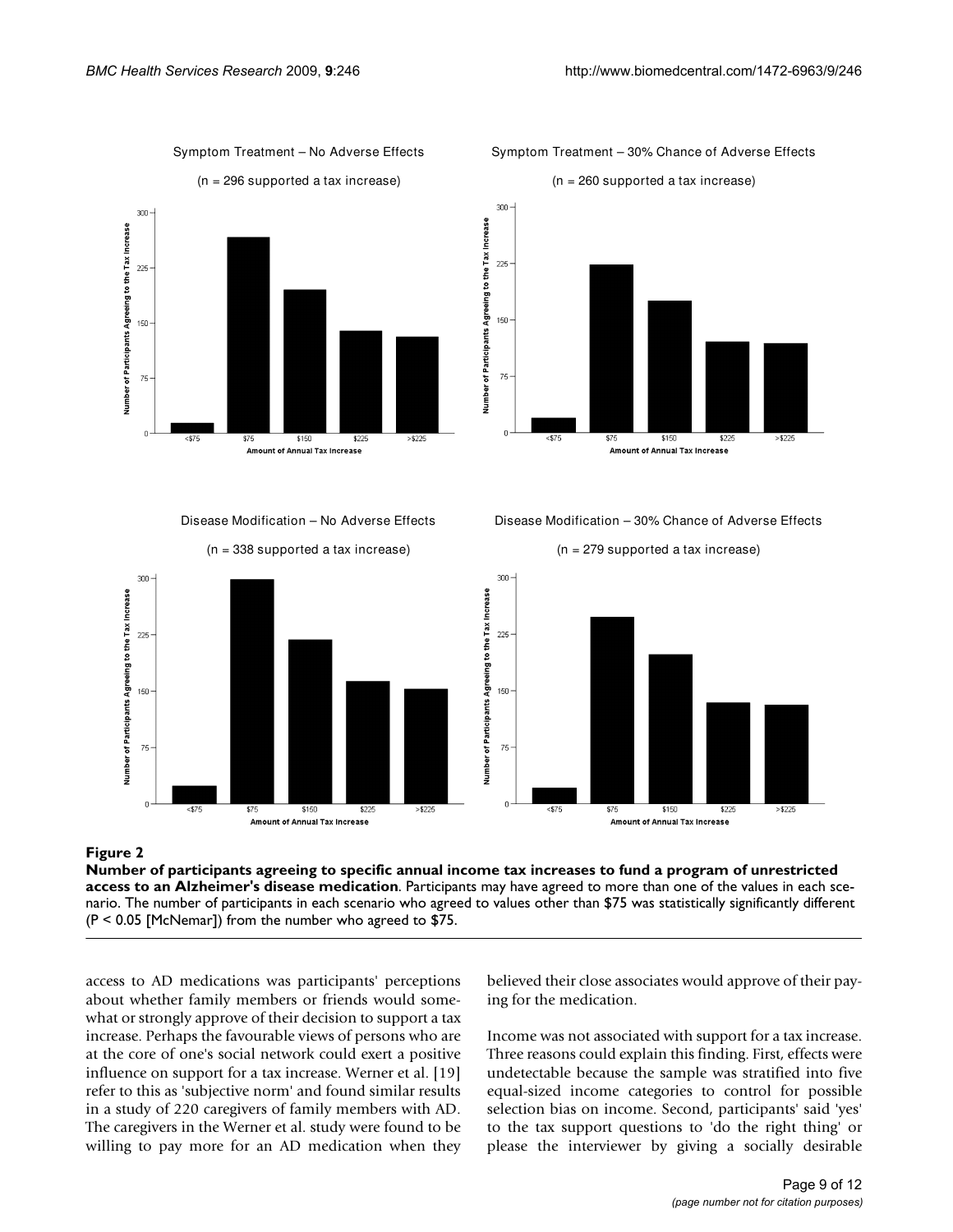response. Third, participants found the program affordable regardless of income.

Interestingly, 42% of the participants in the Canadian general public survey knew someone with AD. This may not be representative of the general Canadian population. Additionally, participants' median age was 51 years and 23% were 65 years or older, which indicates that the participants were an older subgroup of the Canadian population (2006 Census: median age = 39.5 years; percentage aged 65 years or more = 13.7% [20]). Participant characteristics on both variables could suggest that the study's findings overestimated the percentage of Canadians who would support a tax increase. For example, participants who know someone with AD will be aware of the devastation caused by the disease, thus enhancing their predisposition to support a tax-funded program of unrestricted access to AD medications. An older sample has an elevated risk for AD. These persons may recognize the challenges of being on a fixed income when their risk is highest, so they may be more likely to support a program of free access to medications.

The potential for overestimation of support for a tax increase is not actually born out by the data. In multivariable regression analyses, the crude association between knowing someone with AD and support for a tax increase was eliminated after adjustment for other possible explanatory variables. Age is inconsistently associated with support and it is significant at the 5% level in only three models that were built for the exploratory analyses. In these models, age was inversely associated with support. Perhaps people in upper middle age (who were saving for retirement) and seniors on fixed incomes were reticent to support a program that would reduce their personal financial resources. These persons might have made implicit risk-benefit calculations and concluded that the risk of actually getting AD was outweighed by the need to save money for present or future personal expenditures.

The data in this study are cross-sectional. Therefore, the direction of effect between some of the variables may be the reverse of what is hypothesized in the study (reverse causality). For example, it is possible that a participant's close family or friends might know that she or he supports a tax increase. Such knowledge could prompt the acquaintances to approve the participant's choice after it has been made. This is the opposite of the hypothesized direction of effect, which suggests the participant's perception of family or friends' approval influences the decision to support a tax increase.

The issue of reverse causality does not apply to all of the variables, simply due to their nature. For example, a participant's age and sex will not be affected by whether she or he supports a tax increase. Likewise, the number of relatives or friends with AD will probably be unaffected by one's support, or lack of support, for a tax increase. The same would be the case for health status on the EQ-5D, employment status, education, knowledge of AD, region of residence, or income.

The 4% overall interview completion rate (more than 13,000 telephone numbers dialled to generate 500 interviews) must be viewed in the context of the random digit dialling method. The ASDE Survey Sampler dialled random telephone numbers without guarantee that someone would answer the phone. Out of 13,195 dialled numbers, 66% were not answered, were busy, or were not in service and did not result in a contact. Since public opinion on tax support for AD medications is unlikely to be associated with answering a telephone, the potential for bias in this regard is likely to be minimal. For similar reasons, bias is also unlikely in the case of persons who were rejected because their income fell within a stratum for which the 100-participant quota was reached or because they were unneeded after the overall sample size requirement was met. Greater potential for bias might result from persons who refused participation or terminated an inprogress interview ( $n = 2,460$ ), or who refused to provide their income  $(n = 92)$ . Inclusion of these two groups in the denominator along with persons who agreed to participate (n = 540) creates a more realistic response proportion of 17%. Reasons for refusing to participate or for hanging-up are many and may well be unrelated to support for a tax increase (e.g., poor timing of the telephone call, person who answers the phone never as a rule participates in surveys, person perceives that the interview is taking too long and terminates the call). Although the participants were more likely to know someone with AD or be older than the average Canadian, these traits did not appear to bias the study results. Similarly, the decision to refuse to provide an income may not be associated with one's level of support for a tax increase. Indeed, the potential confounding effects of income were addressed by enrolling an equal number of participants in five income strata.

Certain segments of the population will be excluded from the sampling frame of a random digit dialling survey because they do not have a land line-based telephone. These persons include the homeless, people living in institutions, and people who use only cellular telephones. The possibility of bias in excluding these persons is likely to be minimal. The homeless or persons who are institutionalized due to mental or cognitive impairments would not be in a position to make decisions about supporting a tax increase, nor might they even pay taxes as a result of their circumstances. The exclusion of persons who use only cellular telephones would bias the results if they are more or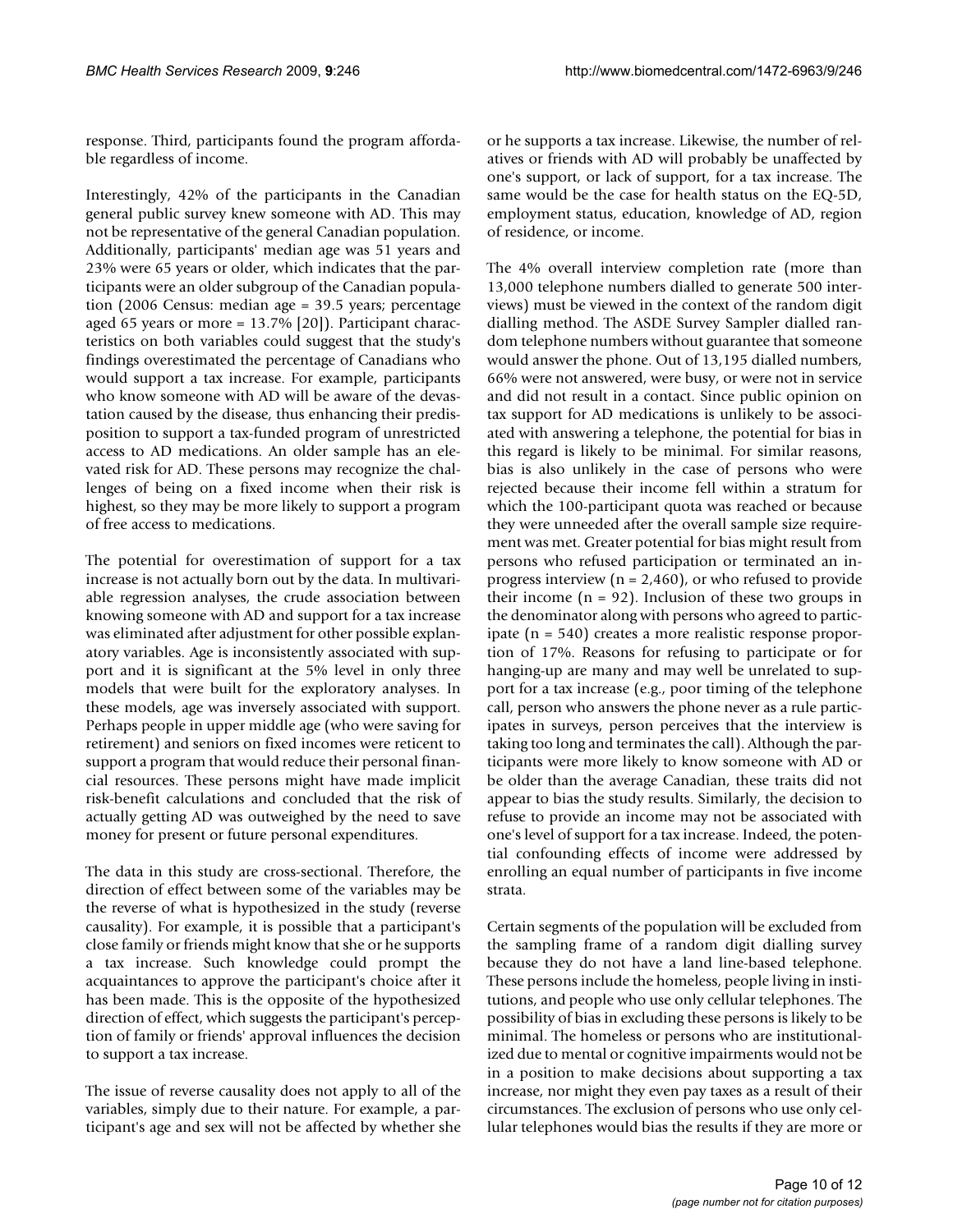less likely as a group, compared to people with land lines, to support a tax increase. Currently, there is no evidence to suggest whether the 'cellular only' group would be different from the 'land-line' group in this respect.

A potential issue in many surveys is social desirability bias, where participants provide what they believe are socially acceptable answers to questions or provide responses that they believe the interviewer wants to hear. While it is possible that this bias led to an overestimate of support for a tax increase, it should be noted that participants were identified through a telephone number, not by name, and they remained anonymous throughout the survey. Also, participants had no in-person contact with interviewers. The anonymous, impersonal nature of the interviews may have lessened participants' impetus to provide socially desirable responses because they would not have had to share unpopular views with peers. Additionally, non-verbal cues from the interviewer (e.g., nods of approval, frowns) would not be evident to participants over the telephone.

The models shown in Table 3 are dissimilar from one another. Some of the dissimilarity may be the result of the different sample sizes used to estimate the scenario-specific models. Sample sizes were based on the number of participants who said they would support a tax increase under each scenario. It is also possible that the determinants of support for a tax increase differ across scenarios. Further research is required to elucidate the nature of the differences across scenarios.

From a policy making perspective, the data in Figure 2 communicate two important points. First, support for a tax-funded program of unrestricted access to AD medications is likely to increase as the efficacy of AD medications improves. Second, supporters of the program would generally prefer to pay lower, rather than higher, taxes for the program, regardless of drug efficacy.

Interestingly, at higher taxation amounts (i.e., \$225 or greater [Figure 2]), the data suggest a 'floor effect' in each scenario. A subgroup of the population is insensitive to changes in the range of taxation measured in the study. Also, another subgroup exists that would balk at paying ever higher amounts of tax for a program that they support in principle.

Future research would be advisable to set the study findings into a comparative policy context. For example, a group of people who are similar to the participants in this study could be asked whether they would support tax increases for unrestricted access to medications for AD, as well as to medications for other diseases, e.g., cardiovascular disease, diabetes. Policy makers require such comparative data to guide decision making. Another area of future research would be to investigate the determinants of support for specific dollar values of tax increases.

# **Conclusion**

Four out of five persons in a sample of the adult Canadian general public reported they would support a tax increase to fund unrestricted access to a hypothetical, new AD medication. The highest level of support occurred when the medication was capable of modifying the course of disease without entailing adverse effects. A majority of the sample indicated they would be willing to pay an additional \$150 per annum in personal income taxes to fund unrestricted access. However, willingness decreased for amounts over \$150.

# **Competing interests**

The authors declare that they have no competing interests.

# **Authors' contributions**

MO was involved in the conceptualization, writing, and analysis of the manuscript. JET contributed to conceptualization and analysis, and critically revised drafts of the manuscript. NC cleaned the data, assisted with analysis, and critically revised drafts of the manuscript. PR critically reviewed the manuscript for important scientific content and contributed to the interpretation of the data. All authors read and approved the final manuscript.

# **Additional material**

### **Additional file 1**

*Survey. Copy of the English-language survey of the Canadian general public.* Click here for file [\[http://www.biomedcentral.com/content/supplementary/1472-](http://www.biomedcentral.com/content/supplementary/1472-6963-9-246-S1.DOC) 6963-9-246-S1.DOC]

### **Acknowledgements**

The authors would like to thank Léger Marketing for recruiting the sample and conducting the telephone interviews.

The study was funded by the Canadian Institutes of Health Research. Mark Oremus and Jean-Eric Tarride are both recipients of Career Scientist Awards from the Ontario Ministry of Health and Long-term Care. Mark Oremus holds the McLaughlin Foundation Professorship in Population and Public Health. Parminder Raina holds a Canadian Institutes of Health Research Investigator Award and the Raymond and Margaret Labarge Chair in Research and Knowledge Application for Optimal Aging.

#### **References**

- 1. Burns A, Iliffe S: **Alzheimer's disease.** *BMJ* 2009, **338:**467-471.
- 2. Alzheimer's Association: **[2009 Alzheimer's disease facts and fig-](http://www.ncbi.nlm.nih.gov/entrez/query.fcgi?cmd=Retrieve&db=PubMed&dopt=Abstract&list_uids=19426951)**
- **[ures.](http://www.ncbi.nlm.nih.gov/entrez/query.fcgi?cmd=Retrieve&db=PubMed&dopt=Abstract&list_uids=19426951)** *Alzheimers Dement* 2009, **5:**234-270. 3. Gauthier S: **[Advances in the pharmacotherapy of Alzheimer's](http://www.ncbi.nlm.nih.gov/entrez/query.fcgi?cmd=Retrieve&db=PubMed&dopt=Abstract&list_uids=11898943) [disease.](http://www.ncbi.nlm.nih.gov/entrez/query.fcgi?cmd=Retrieve&db=PubMed&dopt=Abstract&list_uids=11898943)** *CMAJ* 2002, **166:**616-623.